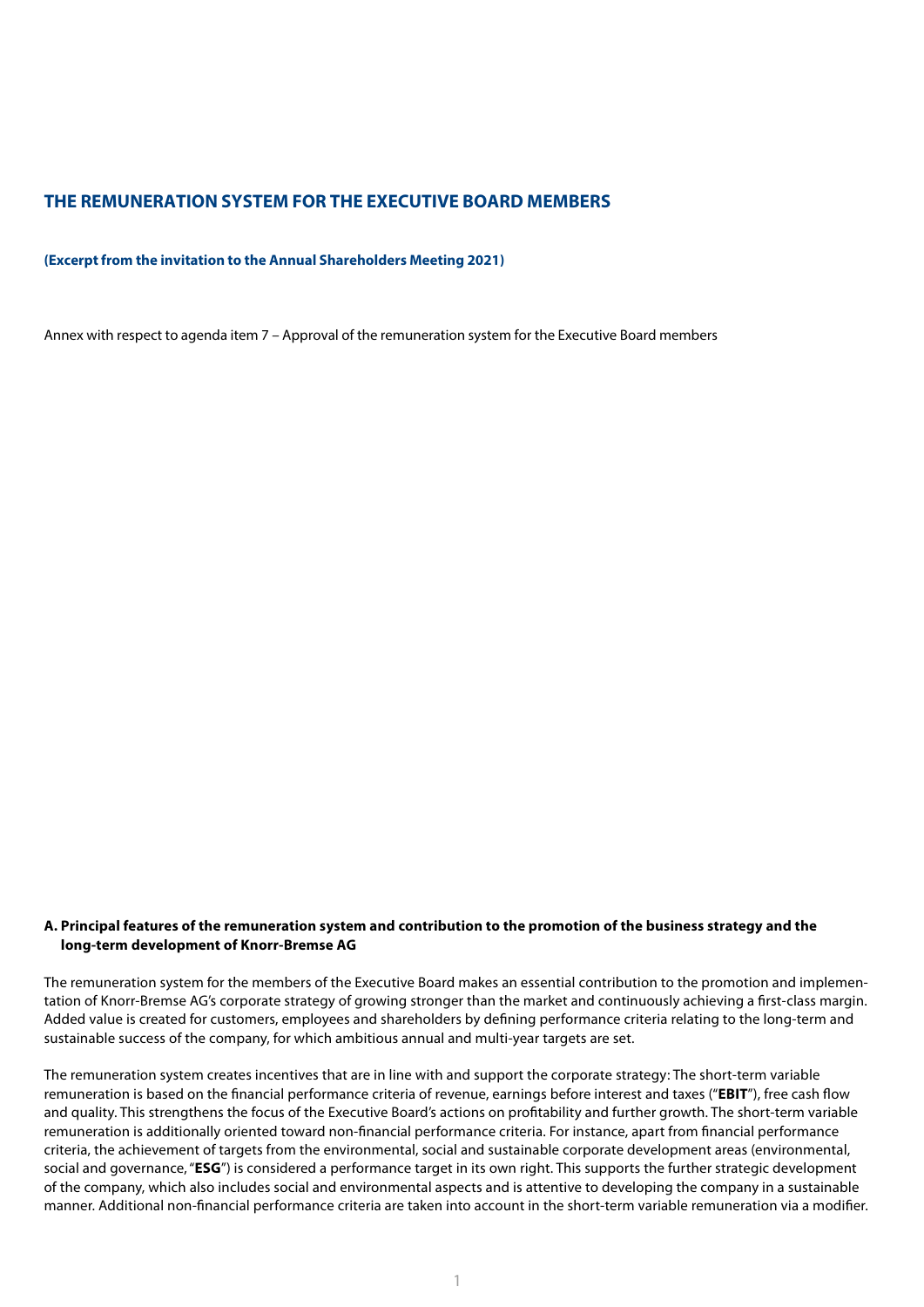In the course of the successful IPO of Knorr-Bremse AG in October 2018, the Executive Board remuneration system was aligned more closely to the requirements of the shareholders and the market practice in listed companies.

In order to link the remuneration to the long-term development of the company, the long-term variable remuneration, which in particular is tied to the company's stock market value, makes up a material share of the total remuneration. With a term of four years and an annual payment, the corporate development is observed over multi-year cycles. A combination of internal and external performance criteria takes the stakeholder value as well as the shareholder value into account. The comparison with competitors creates incentives for long-term profitability and further operational development, as well as for the implementation of strategically relevant projects, such as attaining technology leadership through R&D expertise.

In order to further harmonize the interests of the Executive Board and the shareholders and to strengthen a long-term and sustainable development of Knorr-Bremse AG, the members of the Executive Board are obliged to acquire shares in Knorr-Bremse AG and hold them for the duration of their appointment.

The structure of the remuneration system for the members of the Executive Board is clear and comprehensible. It meets the requirements set out in the AktG, as amended by the German Act Implementing the Second Shareholder Rights Directive of 12 December 2019 (German Federal Law Gazette, Part I 2019, no. 50 of 19 December 2019) and takes into account the recommendations of the German Corporate Governance Code (GCGC) in the version that was adopted by the Commission (Regierungskommission Deutscher Corporate Governance Kodex) on 16 December 2019 and that took effect on 20 March 2020.

Starting 1 January 2022, the new remuneration system will apply to all members of the Executive Board as well as to all new service agreements with members of the Executive Board and to extensions of service agreements.

#### **B. Specifics of the remuneration system**

**I. Remuneration components**

#### **1. Overview of the remuneration components and their relative share of the remuneration**

The remuneration of the members of the Executive Board comprises fixed and variable components. The fixed components are the fixed annual salary, fringe benefits and the pension contribution. The variable components are the short-term variable remuneration ("**STI**") and the long-term variable remuneration ("**LTI**"). The remuneration system also includes share ownership guidelines ("**SOG**") for the members of the Executive Board.

| <b>Remuneration components</b>            | <b>Calculation basis/parameters</b>                                                                                                                                                               |                                                                                                                                                                                                                                                              |  |
|-------------------------------------------|---------------------------------------------------------------------------------------------------------------------------------------------------------------------------------------------------|--------------------------------------------------------------------------------------------------------------------------------------------------------------------------------------------------------------------------------------------------------------|--|
| Non-performance-related components        |                                                                                                                                                                                                   |                                                                                                                                                                                                                                                              |  |
| Fixed annual salary                       | • Contractually agreed fixed remuneration, paid out in twelve monthly installments                                                                                                                |                                                                                                                                                                                                                                                              |  |
| Fringe benefits                           | • Essentially, allowing the private use of a company car, insurance (accident insurance, D&O insurance), reimbursement of the<br>employer's share of health and long-term care insurance premiums |                                                                                                                                                                                                                                                              |  |
| Pension contribution                      | • Annual sum for old-age pension purposes<br>• No additional company pension benefits are granted                                                                                                 |                                                                                                                                                                                                                                                              |  |
| <b>Performance-related components</b>     |                                                                                                                                                                                                   |                                                                                                                                                                                                                                                              |  |
|                                           | Type of plan                                                                                                                                                                                      | • Target bonus                                                                                                                                                                                                                                               |  |
|                                           | Limitation of the payout amount                                                                                                                                                                   | • 180% of the target amount (Chairman of the Executive Board, "CEO")<br>• 200% of the target amount (other Executive Board member, "EBM")                                                                                                                    |  |
| Short-term variable<br>remuneration (STI) | Performance criteria                                                                                                                                                                              | · Revenue (20%)<br>• Free cash flow (20%)<br>• EBIT (30%)<br>• Quality (10%)<br>$\cdot$ ESG (20%)<br>• Modifier (0.8-1.2) to assess the individual and collective performance of the<br>Executive Board (members) and the achievement of stakeholder targets |  |
|                                           | Payout                                                                                                                                                                                            | In the month after the approval of the consolidated financial statements                                                                                                                                                                                     |  |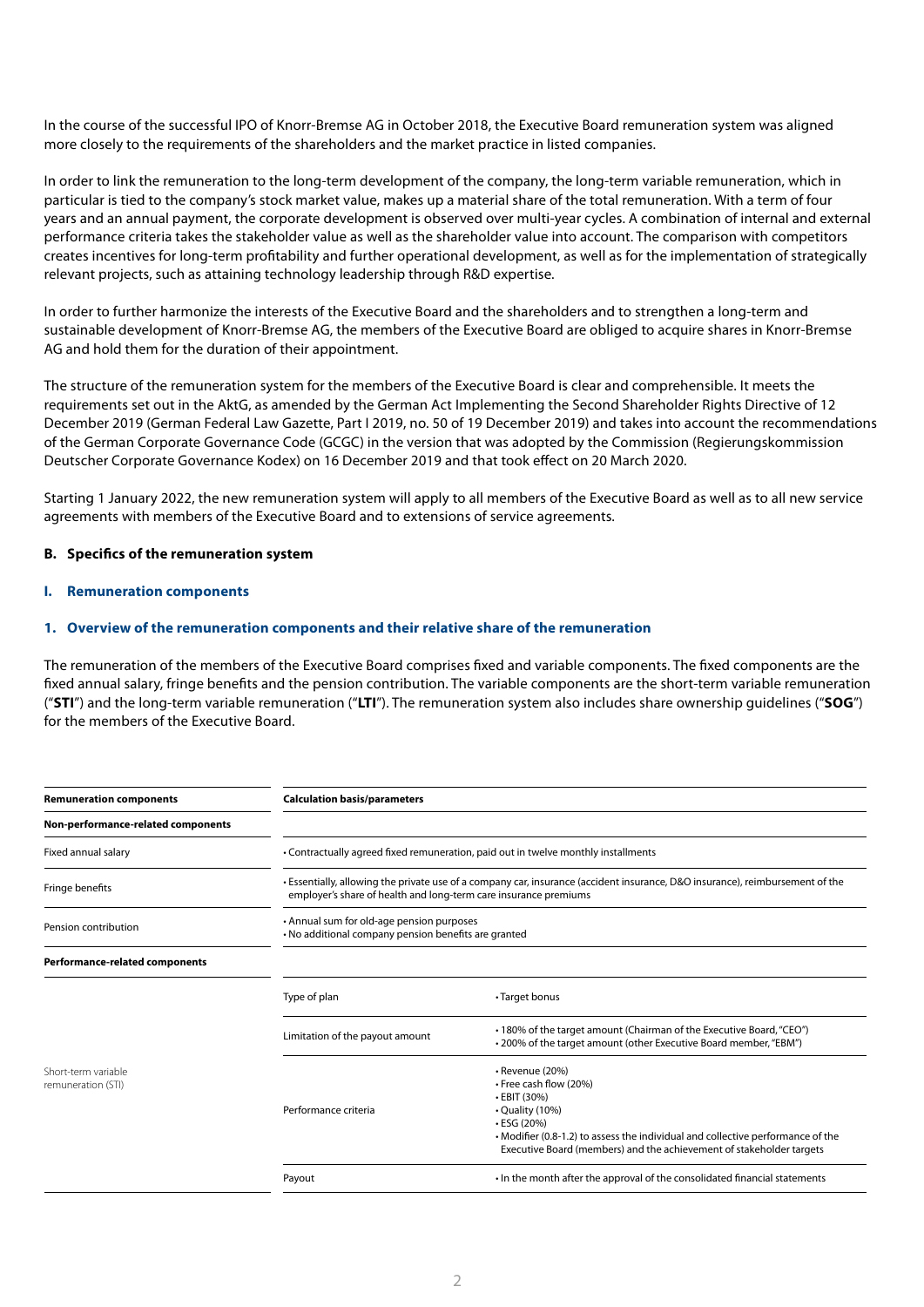| Long-term variable<br>remuneration (LTI) | Type of plan                                                                                                                                                                                     | • Performance share plan                                                                                                                                                                                           |
|------------------------------------------|--------------------------------------------------------------------------------------------------------------------------------------------------------------------------------------------------|--------------------------------------------------------------------------------------------------------------------------------------------------------------------------------------------------------------------|
|                                          | Limitation of the payout amount                                                                                                                                                                  | • 180% of the target amount (CEO)<br>• 200% of the target amount (EBM)                                                                                                                                             |
|                                          | Performance criteri                                                                                                                                                                              | • Earnings per share – EPS (50%)<br>• Relative total shareholder return - TSR (50%)<br>Comparison with MDAX, selected companies in the "Rail and Truck" and "High<br>Quality European Industrial Goods" industries |
|                                          | Payout                                                                                                                                                                                           | . In the month after the approval of the consolidated financial statements for the<br>last fiscal year of the 4-year Performance Period                                                                            |
| Other                                    |                                                                                                                                                                                                  |                                                                                                                                                                                                                    |
| Share ownership obligation               | . Obligation to acquire shares in Knorr-Bremse AG in the amount of a fixed gross annual salary within four years and to hold them<br>for the duration of the membership on the Executive Board   |                                                                                                                                                                                                                    |
| Benefits upon taking office              | • Possibly, compensation payments on the occasion of taking office<br>• Possibly, benefits in connection with a relocation<br>• Possibly, quaranteed minimum remuneration in the first 12 months |                                                                                                                                                                                                                    |

For each member of the Executive Board on the basis of the remuneration system, the Supervisory Board sets a specific target total remuneration that must be appropriate to that member's tasks and services as well as to the situation of the company and that does not exceed the usual level of remuneration without specific reasons. The target total remuneration comprises the sum of all remuneration components that are material to the total remuneration. As regards the STI and the LTI, the target amount for the event of a target achievement of 100% will be factored in. The share of the long-term variable remuneration in the target total remuneration is larger than the share of the short-term variable remuneration in the target total remuneration. The relative shares of the fixed and variable remuneration components are illustrated below in relation to the target total remuneration.

| CEO: 25%-35%<br>EBM: 40%-50%                                                 | CEO: 25%-35%<br>EBM: 20%-30%                             | CEO: 35%-45%<br>EBM: 30%-40%             |
|------------------------------------------------------------------------------|----------------------------------------------------------|------------------------------------------|
| Non-performance-related<br>components/<br>fixed remuneration                 | Performance-related components/<br>variable remuneration |                                          |
| Fixed annual salary<br>including fringe benefits<br>and pension contribution | Short-term variable<br>remuneration (STI)                | Long-term variable<br>remuneration (LTI) |
| Annual payout                                                                |                                                          | Payout after<br>four years               |

In the case of the Chairman of the Executive Board, the fixed remuneration (fixed annual salary, pension contribution and fringe benefits) currently makes up approximately 32% of the target total remuneration and the share of the variable remuneration is approximately 68% of the target total remuneration. The STI (target amount) constitutes approximately 31% of the target total remuneration and the share of the LTI (target amount) is approximately 36% of the target total remuneration.

In the case of the other Executive Board members ("**EBM**"), the fixed remuneration (fixed annual salary, pension contribution and fringe benefits) currently makes up approximately 41% to 47% of the target total remuneration and the share of the variable remuneration is approximately 53% to 59% of the target total remuneration. The STI (target amount) constitutes approximately 23% to 25% of the target total remuneration and the share of the LTI (target amount) is approximately 30% to 34% of the target total remuneration.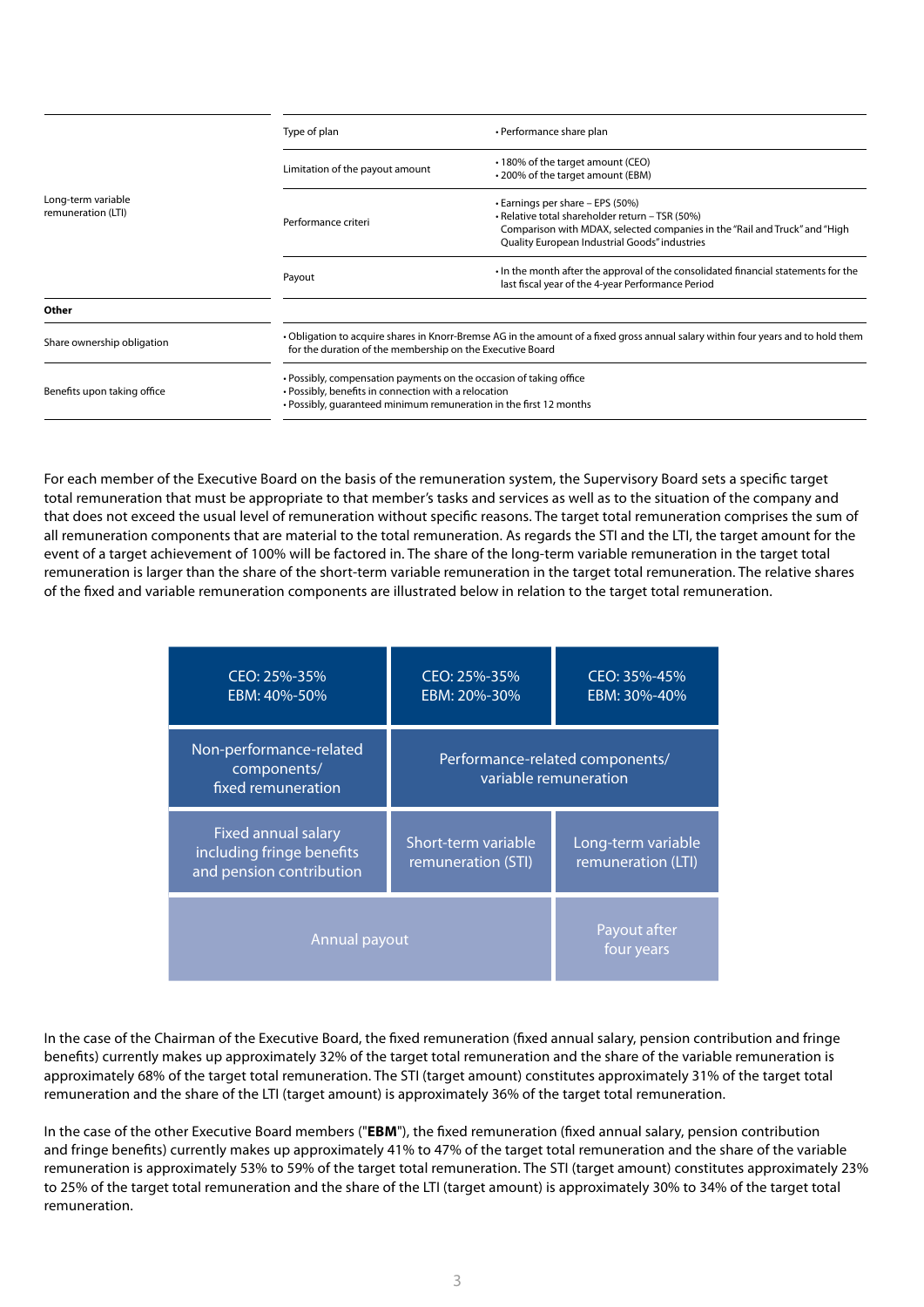In future fiscal years, these shares may vary slightly due to developments in the costs of contractually promised fringe benefits and for newly appointed members of the Executive Board, if any. In addition, these shares may vary if any payments are granted on the occasion of newly appointed members of the Executive Board taking up their office.

#### **2. Fixed remuneration components**

The members of the Executive Board receive a fixed annual salary payable in twelve monthly installments.

Additionally, the following fringe benefits in particular are granted: Knorr-Bremse AG provides each member of the Executive Board with a company car for private use. The members of the Executive Board are also included in the D&O insurance policy taken out by Knorr-Bremse AG, and the employer's share of health and long-term care insurance premiums is reimbursed. Additionally, an accident insurance policy (death and invalidity) has been taken out for the members of the Executive Board at Knorr-Bremse AG's expense.

For old-age pension purposes, the members of the Executive Board receive an annual pension contribution, payable at the end of the relevant fiscal year. No additional company pension benefits are granted.

In individual cases, on the occasion of a new member of the Executive Board taking up office, the Supervisory Board may award a payment in the first or second year of his/her appointment. A payment of this kind can serve to make up for, e.g., losses of variable remuneration that a member of the Executive Board incurs at a previous employer by joining Knorr-Bremse AG.

#### **3. Variable remuneration components**

Nachfolgend werden die variablen Vergütungsbestandteile beschrieben. Dabei wird verdeutlicht, welcher Zusammenhang zwischen der Erreichung der Leistungskriterien und dem Auszahlungsbetrag aus der variablen Vergütung besteht. Ferner wird erläutert, in welcher Form und wann die Vorstandsmitglieder über die gewährten variablen Vergütungsbeträge verfügen können.

#### **STI** Variable Vergütung des Vorstands

The STI is a performance-based bonus with a one-year assessment period. First, the STI depends on financial performance criteria and the achievement of ESG targets. Second, the Supervisory Board uses a modifier to take into account the individual performance of each member of the Executive Board, the collective performance of the Executive Board as a whole, and the achievement of **Short-Holder targets. Short-terms** incentive stakeholder targets.



The four financial performance criteria for the calculation of the STI payout amount are EBIT (weighted at 30%), revenue and free **Target Target achievement** cash flow (each of which is weighted at 20%) and quality (with a weighting of 10%). Apart from that, target achievement depends **< 80%** 0% on ESG targets, which are weighted at 20%.

The direct connection with the financial performance criteria and the ESG targets secures the strategic orientation of the variable **120%** 200% remuneration.

The financial performance criteria are not only used at the group level, they also serve to provide strategic orientation of the business activity in the individual business units.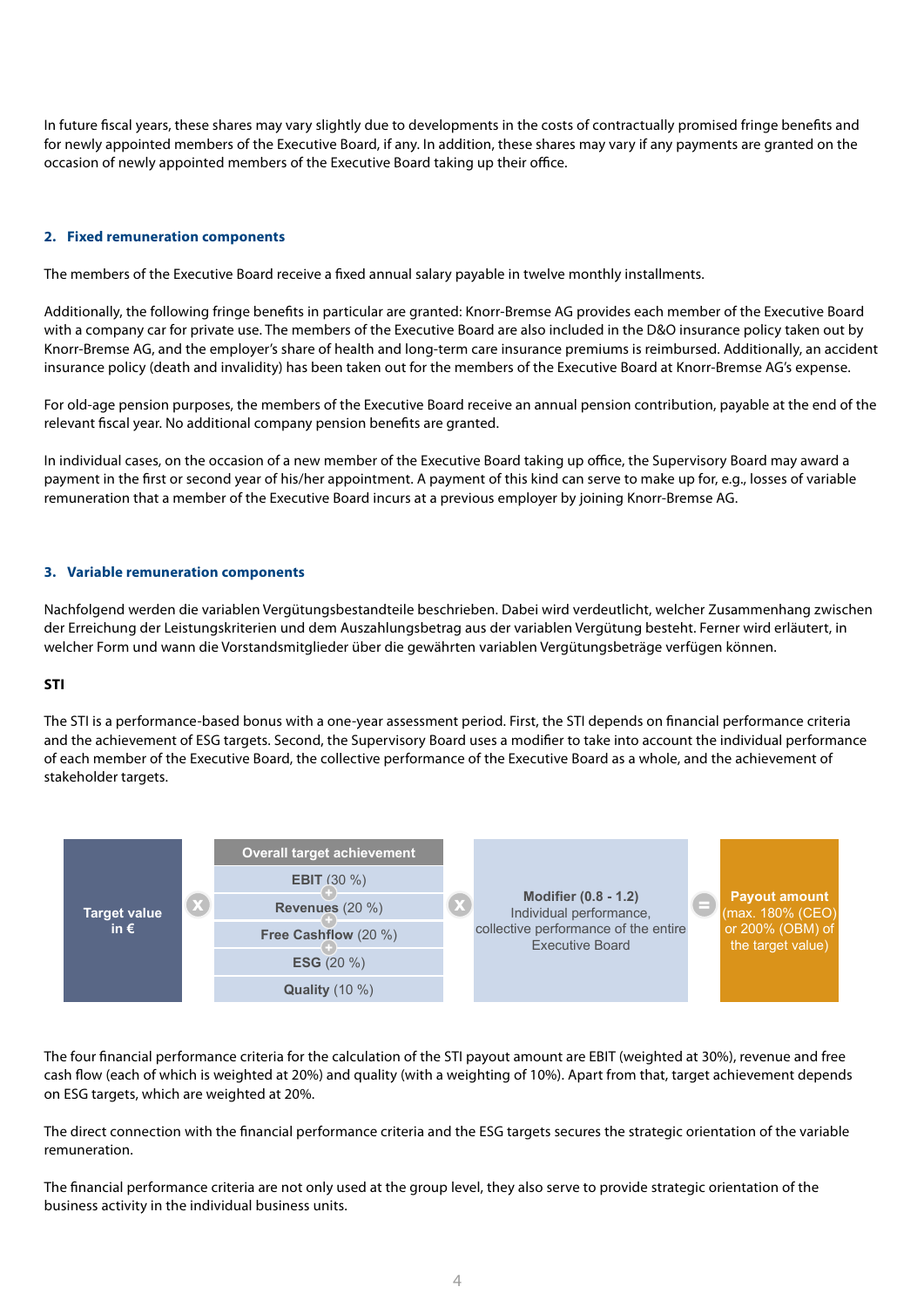- EBIT is the profit after depreciation and amortization of property, plant and equipment and intangible assets reported in the approved and audited consolidated financial statements of the company. EBIT reflects the earning power of the company and the value proposition of continuously achieving a first-class margin.
- Revenue is the revenue reported in the approved and audited consolidated financial statements of the company. It is a central element of the implementation of the profitable growth strategy and value proposition of Knorr-Bremse AG of growing stronger than the market.
- Free cash flow is calculated by subtracting disbursements for capital expenditure on property, plant and equipment and intangible assets from cash flow from operating activities and adding proceeds from the sale of property, plant and equipment and intangible assets.
- The financial performance criterion of quality puts the focus on the operational activities of the business units, such as "Cost of Poor Quality."

The values reported in the approved and audited consolidated financial statements of Knorr-Bremse AG serve as the basis for calculating the target achievement with regard to each of the performance criteria of EBIT, revenue and free cash flow.

Depending on the tasks of a given member of the Executive Board, the financial performance criteria may be set exclusively with regard to the overall group (e.g., Chairman of the Executive Board and CFO) or 50% with regard to the overall group and 50% with regard to the business unit for which the member of the Executive Board is responsible (Rail Vehicle Systems or Commercial Vehicle Systems).

Before the beginning of each fiscal year, the Supervisory Board defines the targets for the individual performance criteria of revenue, EBIT and free cash flow, which are derived from the budget planning. As regards the performance criterion of quality, for each fiscal year the Supervisory Board sets for each of the sub-targets a target value that equates to a target achievement level of 100%.

After a fiscal year has elapsed, the total target achievement is calculated on the basis of the target achievement for the individual performance criteria. In order to calculate the target achievement for the four performance criteria, the Supervisory Board compares for each performance criterion the actual value with the targets (budget value or target value, as the case may be) of the relevant fiscal year. The quotients (as a percentage) of the actual values achieved and the respective budget values defined or the respective target values set, as the case may be, by the Supervisory Board reflects the level of target achievement in each case and – for the financial performance criteria of revenue, EBIT, free cash flow and quality – yields the target achievement level as follows; values between the specified points are interpolated linearly:

| <b>Target</b> | <b>Target achievement</b> |
|---------------|---------------------------|
| 80%<br>←      | 0%                        |
| 80%           | 0%                        |
| 100%          | 100%                      |
| 120%          | 200%                      |
| >120%         | 200%                      |

That notwithstanding, for individual, future fiscal years, the Supervisory Board is entitled to set for individual or all financial performance criteria a minimum value that equates to a target achievement of 0%, a target value that equates to a target achievement of 100% and a maximum value that equates to a target achievement of 200% if the Supervisory Board considers this better suited to reflect these sub-targets and incentivize the members of the Executive Board accordingly.

G targets are considered as a materially relevant non-financial performance criterion. Half of these targets are internal ESG subtargets (the "internal ESG sub-target") and the other half are external ESG sub-targets (the "external ESG sub-target").

One half of the internal ESG sub-target consists of taking into consideration the company's own contribution to CO<sup>2</sup> neutrality, equating to the sum of energy efficiency increases and self-produced photovoltaic energy in relation to the group's total energy requirements, and the other half consists of the development of workplace accidents per 200,000 hours worked.

The company's rankings in the ESG ratings of ISS (ESG rating in the machinery peer group), SAM (corporate sustainability assessment in the machinery and electrical equipment peer group) and Sustainalytics (CSA rating in the machinery peer group) constitute the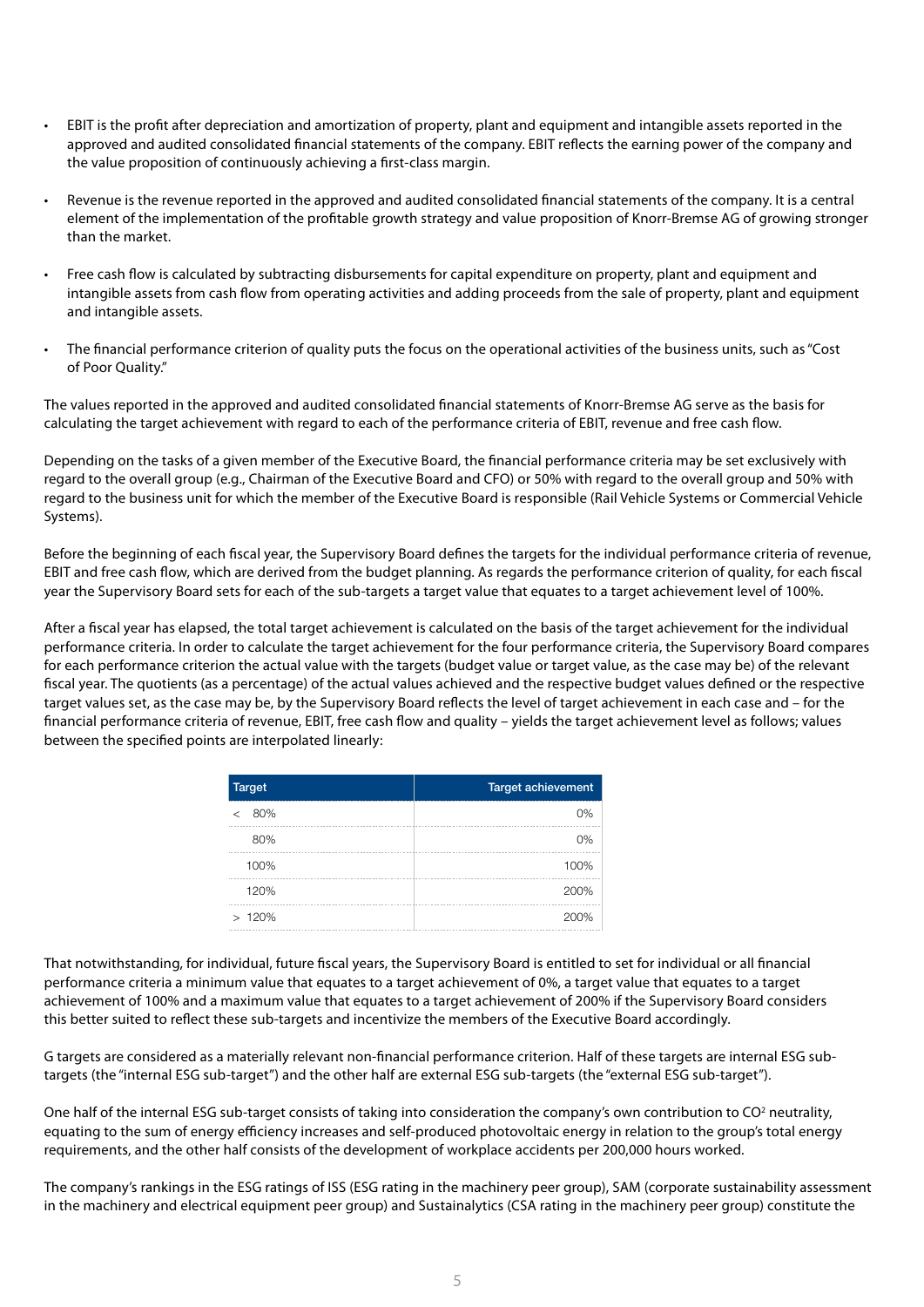external ESG sub-target. The achievement of the average percentile ranking as an arithmetic mean of the three individual ratings is measured.

The Supervisory Board is entitled to replace, remove or add, in whole or in part, target criteria of the internal ESG sub-target for future fiscal years if in its due discretion this is better suited to reflect the development in the area of ESG and incentivize the members of the Executive Board accordingly. In this respect, the Supervisory Board may select from the following categories in particular: energy efficiency, employee satisfaction, customer satisfaction, diversity, and increase in the share of sustainability-neutral products. As regards the external ESG sub-target, the Supervisory Board is entitled to replace the ratings used, in whole or in part, or to weight the ratings differently.

For each fiscal year, the Supervisory Board sets for each criterion of the internal ESG sub-target and for the external ESG sub-target a minimum value that equates to a target achievement of 0%, a target value that equates to a target achievement of 100% and a maximum value that equates to a target achievement of 200%. If the actual value reaches or falls short of the minimum value, the target achievement level is 0%. The level of target achievement is interpolated linearly: between the minimum value and the target value as being between 0% and 100% and between the target value and the maximum value as being between 100% and 200%. If the actual value exceeds the maximum value, the target achievement level is 200%. In determining a target achievement level, percentage values are rounded to whole numbers according to standard commercial practice.

When determining the target achievement level of the actual values of the EBIT, revenue, free cash flow and ESG sub-targets, the Supervisory Board is entitled to use its reasonable discretion to correct for non-budgeted non-recurring (one-time) effects with the aim of comparing budgeted and actual figures from an operations perspective to the greatest extent possible if such effects distort an assessment of the performance of the Executive Board as regards one of these sub-targets.

The total target achievement is calculated based on the financial performance criteria and the target achievement level for the ESG targets using the following formula:

total target achievement = EBIT target achievement x 30% + revenue target achievement x 20% + free cash flow target achievement x 20% + quality target achievement x 10% + ESG targets target achievement x 20%

Before a fiscal year begins, in addition to the financial performance criteria and the ESG targets, the Supervisory Board defines further non-financial performance criteria and their weighting, which will be used to assess the individual performance of each member of the Executive Board, the performance of the Executive Board as a whole and the achievement of stakeholder targets.

- Possible performance criteria for assessing the individual performance of a member of the Executive Board are, e.g., important strategic achievements in his/her area of responsibility or individual contributions toward important projects spanning multiple areas of responsibility.
- Possible performance criteria for assessing the collective performance of the Executive Board as a whole are, e.g., the manner in which the members of the Executive Board have worked together or long-term strategic, technical or structural development of the company.

In terms of stakeholder targets, the Supervisory Board can, for instance, set performance criteria in the areas of safety and health, the environment or diversity. The individual modifier is set by the Supervisory Board at its due discretion as a function of the degree of fulfillment of the non-financial performance criteria for the assessment of the individual performance of each member of the Executive Board, for the assessment of the performance of the Executive Board as a whole and for the assessment of the achievement of stakeholder targets. The individual modifier can be between 0.8 and 1.2. The targets and the assessment of the extent to which the targets were achieved will be explained subsequently in the remuneration report for the relevant fiscal year.

The total target achievement, as calculated based on the financial performance criteria and the ESG targets, multiplied by the modifier (0.8 to 1.2) and the defined target value in euros equals the amount of the payout. For ordinary members of the Executive Board, the annual STI payout is limited to a maximum of 200% of the target amount and for the Chairman of the Executive Board to a maximum of 180% of the target amount. The STI payout is due for payment in the month after the approval of the consolidated financial statements of Knorr-Bremse AG for the fiscal year relevant for the STI.

The financial and the non-financial performance criteria may not be subsequently changed. Should any extraordinary events or developments occur, e.g., the acquisition or sale of a part of a company, the Supervisory Board is entitled to make an appropriate adjustment to the terms of the STI plan temporarily at its reasonable discretion.

Where an appointment begins or ends in the course of a fiscal year, the target amount is reduced pro rata temporis based on the date when the appointment begins/ends. Where a service agreement ends with a notice period, the target amount is reduced pro rata temporis based on the date when the notice period ends. Should the service agreement come to an end, the STI for the current fiscal year will be calculated in accordance with the general STI rules and paid out at the regular point in time.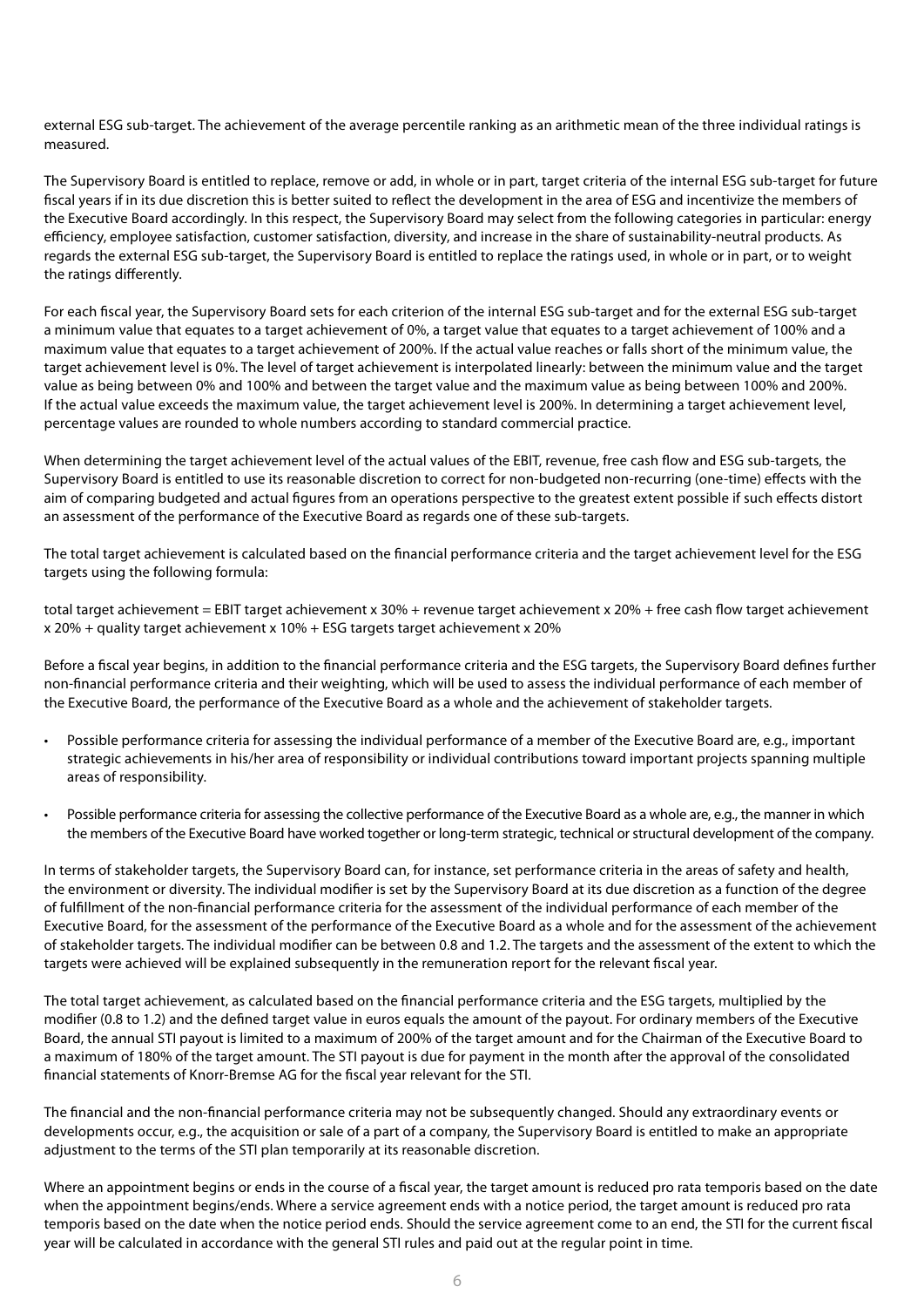#### **LTI**

The LTI is structured as a performance share plan under which virtual shares in Knorr-Bremse AG are granted in annual tranches. Each tranche of the performance share plan has a term of four years ("**Performance Period**").

Each Performance Period begins on 1 January of the first fiscal year of the Performance Period ("**Granting Fiscal Year**") and ends on 31 December of the third year following the Granting Fiscal Year.

At the beginning of a Granting Fiscal Year, the members of the Executive Board are allocated a provisional number of virtual shares (performance share units), calculated as the quotients of the individual target amounts agreed in the respective service agreements and the average XETRA closing price of the Knorr-Bremse AG share over the 60 trading days prior to the first day of the Granting Fiscal Year.

After the end of the Performance Period, the target achievement for the LTI is calculated and the amount of the payout for each member of the Executive Board is determined as a function of the target achievement.



The relevant performance criteria for the performance share plan are the following: the total shareholder return ("**TSR**") of Knorr-Bremse AG as compared to the respective TSRs of companies from three peer groups ("**Relative TSR**") and the development of the earnings per share ("**EPS**"). The combination of an internal, financial performance criterion (EPS) and an external, capital and the formal capital stress intervalsed criterion (TSP) reflects the orientation of the market-oriented criterion (TSR) reflects the orientation of the LTI toward the long-term development of the company both internally **achievement fulfilment achievement** and externally. **< 25. percentile rank** 0%

The EPS is the basic earnings per share after taxes from continuing operations reported in the approved and audited consolidated **50. percentile rank** 100% **100%** 100% financial statements of Knorr-Bremse AG. The EPS takes two strategic fields of Knorr-Bremse AG into account: its further profitable **75. percentile rank** 200% **140%** 200% growth strategy and its consistent efficiency and excellence. **> 75. percentile rank** 200%

The target achievement level for the EPS performance criterion is determined by comparing the average actual value of the EPS and the strategic target value of the EPS during the Performance Period. The quotient of the average actual EPS value and the strategic target value of the EPS (in percent) reflects the EPS target fulfillment and yields the level of target achievement as follows; values between the specified points are interpolated linearly:

| <b>EPS Target fulfillment</b> | <b>Target achievment</b> |
|-------------------------------|--------------------------|
| 80%<br>$\epsilon$             | 0%                       |
| 80%                           | 50%                      |
| 100%                          | 100%                     |
| 140%                          | 200%                     |
| >140%                         | 200%                     |

TSR means the performance of the price of the share, taking into consideration the notional reinvestment of dividends and all capital measures, and reflects the growth in the company's value from the shareholders' point of view. In order to take the c ompetitive position of Knorr-Bremse AG into consideration and incentivize a strategy of sustainable growth above the market, the TSR of Knorr-Bremse AG is compared with that of relevant peer group companies.

• All companies that belong to the MDAX during an entire Performance Period (not including Knorr-Bremse AG)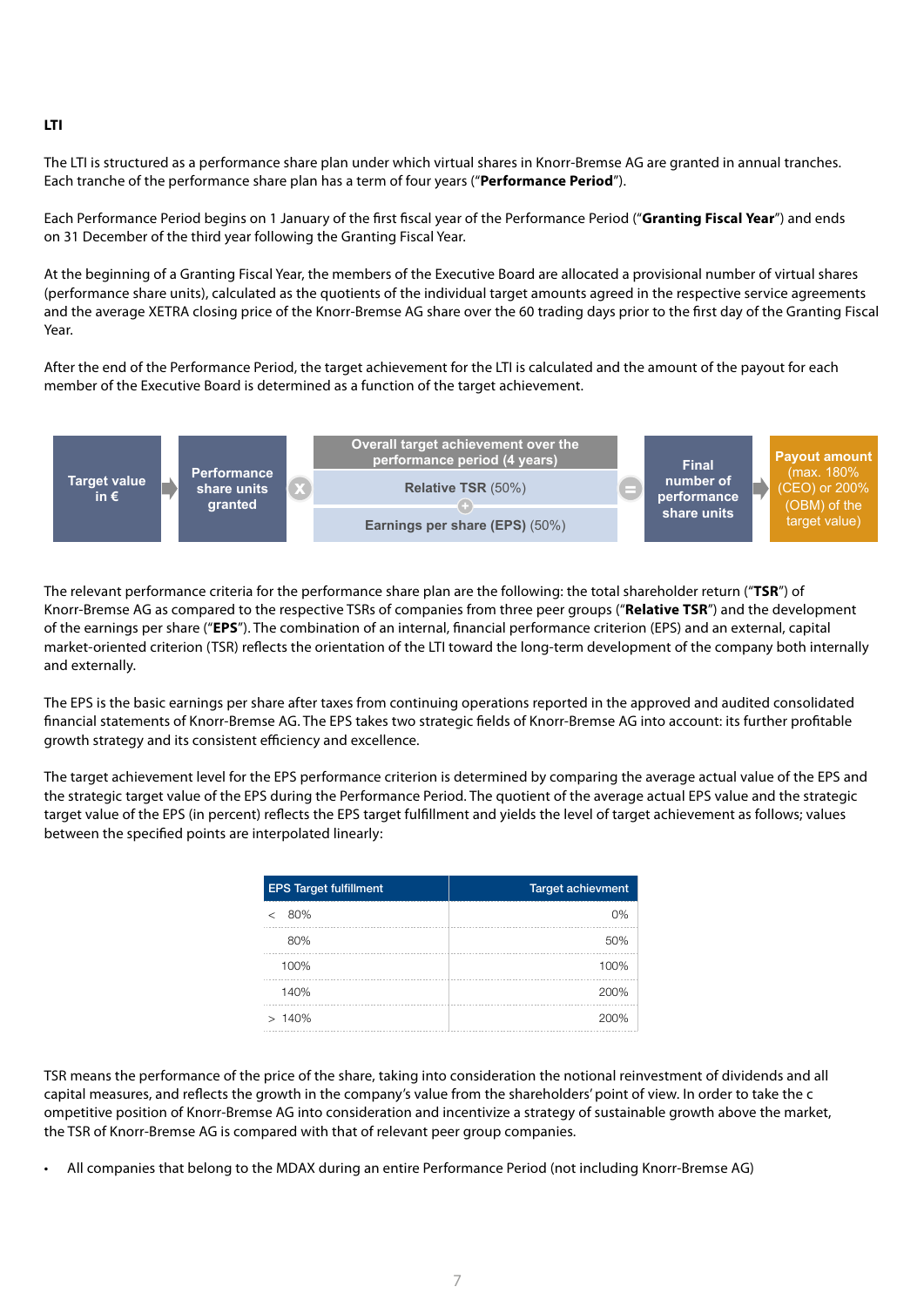- Selected companies in the "**Rail and Truck**" industry (currently: Alstom S.A., Cummins, Inc., Haldex AB, Jost AG, Navistar, Inc., Paccar, Inc., SAF-Holland S.A., Stadler Rail AG, Vossloh AG, TRATON SE)
- Selected companies in the "**High Quality European Industrial Goods**" industry (currently: Alfa Laval A.B., Atlas Copco A.B., Kone Corporation, Legrand S.A., MTU Aero Engines AG, NORMA Group SE, Rotork plc., Safran S.A., Schindler Holding AG, Stabilus S.A.)

The Supervisory Board is entitled to unilaterally adjust the peer group for future tranches prior to the commencement of any Performance Period.

To ascertain the target achievement level of the TSR development of Knorr-Bremse AG in relation to the peer group companies, the relative TSR rank achieved by Knorr-Bremse AG within the respective peer groups (ranking) is calculated, with the average relative rank across all three peer groups being determined on that basis. The average relative rank yields the level of target achievement as follows; values between the specified points are interpolated linearly:

| Average relative rank                | <b>Target achievement</b> |
|--------------------------------------|---------------------------|
| $<$ 25 <sup>th</sup> percentile rank | 0%                        |
| 25 <sup>th</sup> percentile rank     | 50%                       |
| 50 <sup>th</sup> percentile rank     | 100%                      |
| 75 <sup>th</sup> percentile rank     | 200%                      |
| $> 75th$ percentile rank             | 200%                      |

The total target achievement is calculated using the following formula:

total target achievement = TSR target achievement x 50% + EPS target achievement x 50%

The final number of virtual shares is calculated by multiplying the number of allocated virtual shares by the total target achievement after the expiry of the Performance Period:

final number of virtual shares = allocated number of virtual shares x total target achievement

The amount of the payout is then calculated by multiplying the final number of virtual shares by the average XETRA closing price of the company's share over the last sixty trading days before the end of the relevant Performance Period.

For ordinary members of the Executive Board, the annual LTI payout is limited to a maximum of 200% of the target amount and for the Chairman of the Executive Board to 180% of the target amount. The payout is due for payment in the month after the approval of the consolidated financial statements of Knorr-Bremse AG for the last fiscal year of the Performance Period.

The performance criteria may not be subsequently changed. Should any extraordinary events or developments occur, e.g., the acquisition or sale of a part of a company, the Supervisory Board is entitled to make an appropriate adjustment to the terms of the LTI plan temporarily at its reasonable discretion.

Where the term of office of an Executive Board member begins in the course of a fiscal year, the target amount is reduced pro rata temporis based on the date when the term of office begins. All claims under tranches of a current Performance Period lapse without any replacement or compensation if before the end of the Performance Period Knorr-Bremse AG terminates the relevant service agreement without notice for a cause (wichtiger Grund) for which the Executive Board member is responsible, the appointment of the relevant member of the Executive Board is revoked on the grounds of a gross breach of duty or the member of the Executive Board resigns from office without cause and without the consent of Knorr-Bremse AG. If the appointment ends for other reasons before the expiry of the Performance Period, the tranches of the current Performance Periods remain unaffected. The LTI tranche of the Granting Fiscal Year in which the appointment ends is reduced pro rata temporis based on the end of the appointment. The payout is not made prematurely.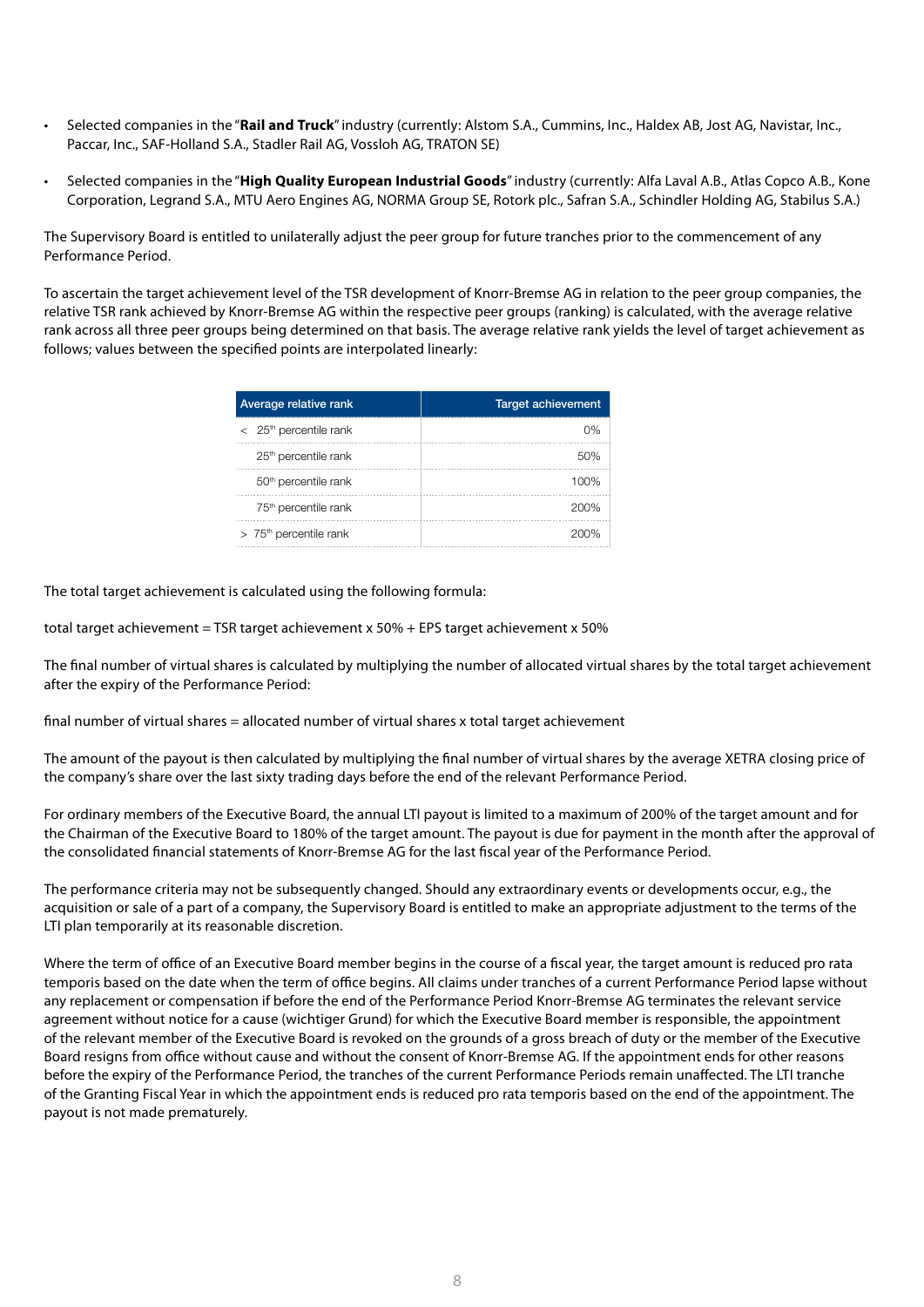#### **4. Share ownership obligation (share ownership guidelines, SOG)**

In addition to the LTI as an equity-based performance share plan with a four-year Performance Period, the share acquisition and retention obligation for the Executive Board constitutes a further key component of the remuneration system with the objective of promoting the long-term and sustainable development of the company. The members of the Executive Board are obliged to acquire and retain ownership of a minimum number of shares in Knorr-Bremse AG in the amount of 100% of their respective fixed gross annual salaries for the duration of their respective service agreements ("**SOG Target**"). Until the SOG Target is achieved, the member of the Executive Board is obliged to acquire shares in Knorr-Bremse AG equal to at least 25% of the SOG Target in each fiscal year. In individual cases, the Supervisory Board can use its reasonable discretion to depart from the SOG provisions, taking into account the circumstances of the case (e.g., on account of restrictions on the acquisition of shares as a result of contractual, company-internal or legal provisions).

#### **II. Maximum Remuneration**

The total remuneration to be granted for a fiscal year (i.e., the sum of all of the remuneration amounts paid for a fiscal year, including the fixed annual salary, variable remuneration components, pension contributions and fringe benefits or any compensation payments on the occasion of a newly appointed member of the Executive Board taking office) to the members of the Executive Board – regardless of whether or not it is paid out in that fiscal year or at a later point in time – is subject to an absolute upper limit ("**Maximum Remuneration**"). The Maximum Remuneration for the Chairman of the Executive Board is EUR 7,490,000; for each of the other members of the Executive Board, it is EUR 4,030,000.

When a new member of the Executive Board takes up office, the Maximum Remuneration in the first or second year of his/her appointment can differ from the fixed Maximum Remuneration if, in exceptional cases, the Supervisory Board grants the new member of the Executive Board further payments on the occasion of his/her taking office as compensation for lost payments from the previous service relationship. In this case, the Maximum Remuneration for this one fiscal year is increased by up to 50% for the Chairman of the Executive Board and by up to 25% for the other members of the Executive Board.

Irrespective of the fixed Maximum Remuneration, the amounts of the individual variable remuneration components that are to be paid are also limited relative to the respective target amount to 180% of the target amount for the Chairman of the Executive Board and 200% for the other members of the Executive Board.

#### **III. Remuneration-related legal acts**

#### **1. Terms and prerequisites for the termination of remuneration-related legal acts**

The service agreements of the members of the Executive Board are valid for the duration of their respective appointments. As a rule, new members of the Executive Board are initially appointed for a maximum term of three years. In the event of a reappointment, the maximum term of appointment is five years. The service agreements are extended for the duration of a reappointment unless agreed otherwise.

If an appointment is terminated by mutual consent with the approval of the Supervisory Board ("**Termination of the Appointment by Mutual Consen**t"), the service agreement ends prematurely as of the date of the Termination of the Appointment by Mutual Consent. If the Supervisory Board revokes an appointment, the service agreement ends prematurely on the expiry of a notice period pursuant to Sec. 622 (2) of the German Civil Code (Bürgerliches Gesetzbuch, "**BGB**"). The notice period is extended to 24 months to the end of a month, but not beyond the end of the regular term of the agreement, if the appointment of the member of the Executive Board is revoked due to incapacity to carry out proper management through no fault on his/her part or because of a vote of no confidence by the Annual General Meeting. The extended notice period also applies if a member of the Executive Board prematurely, unilaterally and validly resigns from his/her position on the Executive Board for good cause. The members of the Executive Board receive their fixed annual salary during the notice period. The claims to STI and LTI are based on the provisions on leaving the Executive Board prematurely as described above.

There is no right of special termination in the event of a change of control ("**Change of Control**") or any commitment to make payments in connection with the premature termination of the membership on the Executive Board as a result of a Change of Control.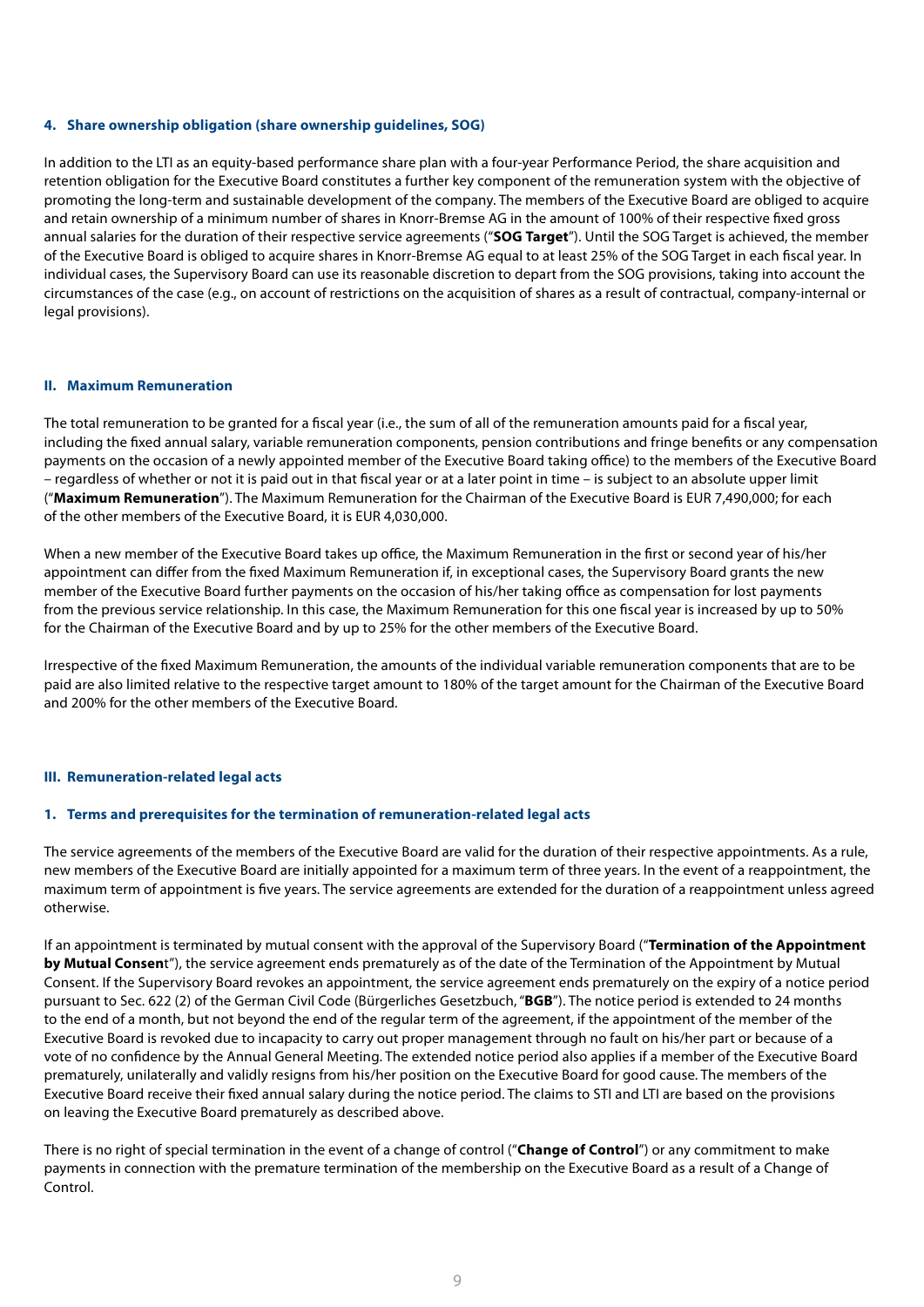#### **2. Compensation for removal from office**

In the event of a Termination of the Appointment by Mutual Consent, the relevant member of the Executive Board receives a compensation payment. The compensation payment is composed of the fixed annual salary and the STI for the remainder of the regular term of the appointment, but for a maximum of 24 months. Thus, the compensation payment will not exceed the value of two years' remuneration, but will remain below it and will not remunerate a period longer than the residual term of the agreement. The STI paid in the last completed fiscal year prior to the termination of the appointment is used to determine the STI. If the appointment ends before the end of the first fiscal year in which an STI is paid out, the STI will be calculated on the basis of the target amount. The compensation payment will be set off against any compensation for observing a post-contractual non-compete covenant paid by Knorr-Bremse AG. Even in the event of a Termination of the Appointment by Mutual Consent, the member of the Executive Board will not be entitled to the compensation payment if the premature termination of the appointment takes place at the request of the member of the Executive Board or if there is cause for Knorr-Bremse AG to revoke the appointment or to terminate the service agreement without notice or if the member of the Executive Board is reappointed as a member of the Executive Board following the Termination of the Appointment by Mutual Consent.

The Supervisory Board may agree on a post-contractual non-compete covenant for a period of up to two years with the members of the Executive Board. During this period, the members of the Executive Board are entitled to compensation equal to one twelfth of the fixed annual salary per month for observing the post-contractual non-compete covenant. The compensation for observing the post-contractual non-compete covenant will be set off against other payments owed by Knorr-Bremse AG for the period after termination of the service agreement. Any income earned from activities that do not fall under the post-contractual non-compete covenant will be set off against the compensation for observing the post-contractual non-compete covenant.

#### **IV. Consideration of the employees' remuneration and employment terms and conditions in the determination of the remuneration system**

The Supervisory Board reviews the remuneration of the Executive Board on a regular basis. Both the peers of Knorr-Bremse AG (horizontal comparison to the remuneration for members of executive boards) and the internal company remuneration structure (vertical comparison) are taken into consideration when the appropriateness of the remuneration is assessed.

The vertical comparison is based on the relation of the Executive Board remuneration to the remuneration paid to the top senior management and the entire staff of Knorr-Bremse AG. The Supervisory Board has defined the top senior managers for this purpose as the Management Board Europe Rail & Track and the first and second management tiers. For the entire staff, the Supervisory Board distinguishes between pay-scale and non-pay-scale employees. The Supervisory Board takes into account the development of the remuneration of these groups and how their remuneration has developed in comparison over time.

#### **V. Procedure for the determination, implementation and review of the remuneration system**

The Supervisory Board adopts a clear and comprehensible remuneration system for the members of the Executive Board. The Executive Committee is responsible for carrying out the preparatory work for the Supervisory Board's resolution on the remuneration system and the regular review of the remuneration system. The Executive Committee will provide the Supervisory Board with all the information that it needs to review the remuneration system. The Supervisory Board will review the remuneration system at its due discretion, but in any event every four years. In so doing, the Supervisory Board makes a market comparison and also takes particular account of changes in the business environment, the company's overall economic situation and strategy, changes and trends in national and international corporate governance standards and developments in the employees' remuneration and employment terms and conditions pursuant to B.IV. above. If necessary, the Supervisory Board will consult external remuneration experts and other advisors. In doing so, the Supervisory Board will ensure that the external remuneration experts and advisors are independent of the Executive Board and take the necessary precautions to avoid conflicts of interest.

The Supervisory Board will submit the adopted remuneration system to the Annual General Meeting for approval each time there is a substantial change, but at least once every four years. If the Annual General Meeting does not approve the submitted system, the Supervisory Board must submit a revised remuneration system to the General Meeting for approval at the next Annual General Meeting at the latest.

This remuneration system will apply to the members of the Executive Board as from 1 January 2022. For purposes of implementing the new remuneration system, in particular the changes to the STI, the appropriate adjustments to the service agreements will be agreed upon with the current members of the Executive Board.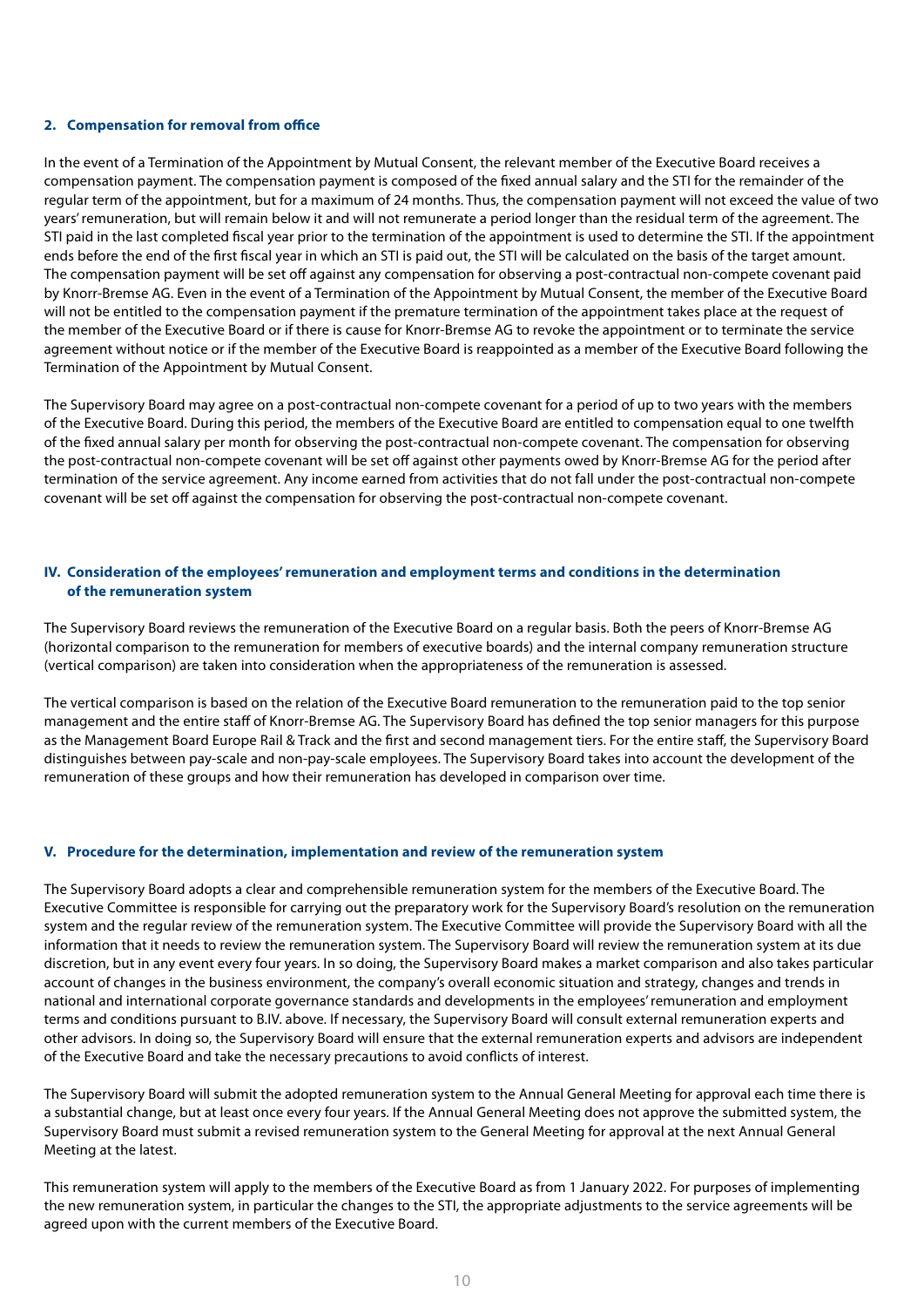The Supervisory Board and the Executive Committee take suitable measures to ensure that possible conflicts of interest affecting the members of the Supervisory Board involved in consultations and decisions on the remuneration system are avoided and, if any arise, resolved. Each member of the Supervisory Board is obliged to notify the Chairman of the Supervisory Board of any conflicts of interest. The Chairman of the Supervisory Board must disclose any conflicts of interest affecting him to the Executive Committee. The Supervisory Board decides how to deal with an existing conflict of interest on a case-by-case basis. One option in particular would be for a member of the Supervisory Board affected by a conflict of interest not to participate in a meeting or in individual consultations and decisions of the Supervisory Board or the Executive Committee.

The Supervisory Board may temporarily deviate from the remuneration system (procedure and rules on remuneration structure) and its individual components, and also with regard to individual remuneration components of the remuneration system, or introduce new remuneration components if this is necessary for the long-term well-being of Knorr-Bremse AG. The Supervisory Board reserves the right to deviate from the remuneration system in this way in exceptional circumstances, for example, an economic or company crisis. Such deviations may lead to a temporary deviation from the Maximum Remuneration for the Chairman of the Executive Board or other members of the Executive Board.

## **III. Further Information**

#### **1. Total number of shares and voting rights**

At the time of the notice of the Annual General Meeting, the share capital of the company totaling EUR 161,200,000.00 is divided into 161,200,000 no-par-value bearer shares; each of the shares carries one vote. The total number of voting rights consequently amounts to 161,200,000. The company does not hold any treasury shares.

#### **2. Information regarding participation in the Annual General Meeting**

#### **Right to participate by registering and providing proof of shareholding**

With the approval of the Supervisory Board, the Executive Board of Knorr-Bremse AG has decided to hold the Annual General Meeting as a virtual annual general meeting without the shareholders or their authorized representatives being physically present. The legal basis for holding a virtual general meeting is the German Act Concerning Measures Under the Law of Companies, Cooperative Societies, Associations, Foundations and Commonhold Property to Combat the Effects of the COVID-19 Pandemic of 27 March 2020 (German Federal Law Gazette Part I 2020, p. 570), last amended by the German Act to Further Accelerate the Discharge of Residual Debt Proceedings and to Adjust Pandemic-Related Provisions Under the Law of Companies, Cooperative Societies, Associations, Foundations and Under Tenancy Law of 22 December 2020 (German Federal Law Gazette Part I 2020, p. 3320) (the "**COVID-19 Mitigation Act**").

The shareholders and their authorized representatives cannot physically be present at the Annual General Meeting and may exercise their voting rights exclusively by absentee voting or by granting powers of attorney and issuing instructions to the company-nominated proxies as set out in more detail below. The votes to be taken under agenda items 2 to 6 and 8 are binding decisions; the vote to be taken under agenda item 7 is recommendatory. In each case, it is possible to vote Yes, No or Abstain.

#### Live broadcast for shareholders

For properly registered shareholders, the Annual General Meeting will be broadcast live via the online AGM Portal (ir.knorr-bremse. com/agm) on Thursday, 20 May 2021, at 10:00 a.m. (CEST). The live broadcast does not enable participation in the Annual General Meeting within the meaning of Sec. 118 (1) sentence 2 AktG.

#### Accessing the AGM Portal

The password-protected AGM Portal may be accessed as from 29 April 2021 via the company's website at ir.knorr-bremse.com/agm.

Following receipt of their registration and proof of their shareholding in accordance with the requirements set out below, the shareholders entitled to participate will be sent voting cards that will also include the login details for the AGM Portal. Usually, the depository institutions take care of the required registration and the transmission of the proof of shareholding for their customers. Shareholders wishing to follow the Annual General Meeting live via the AGM Portal or to exercise their voting rights are requested to have their depository institution submit the required registration and proof of their shareholding in good time.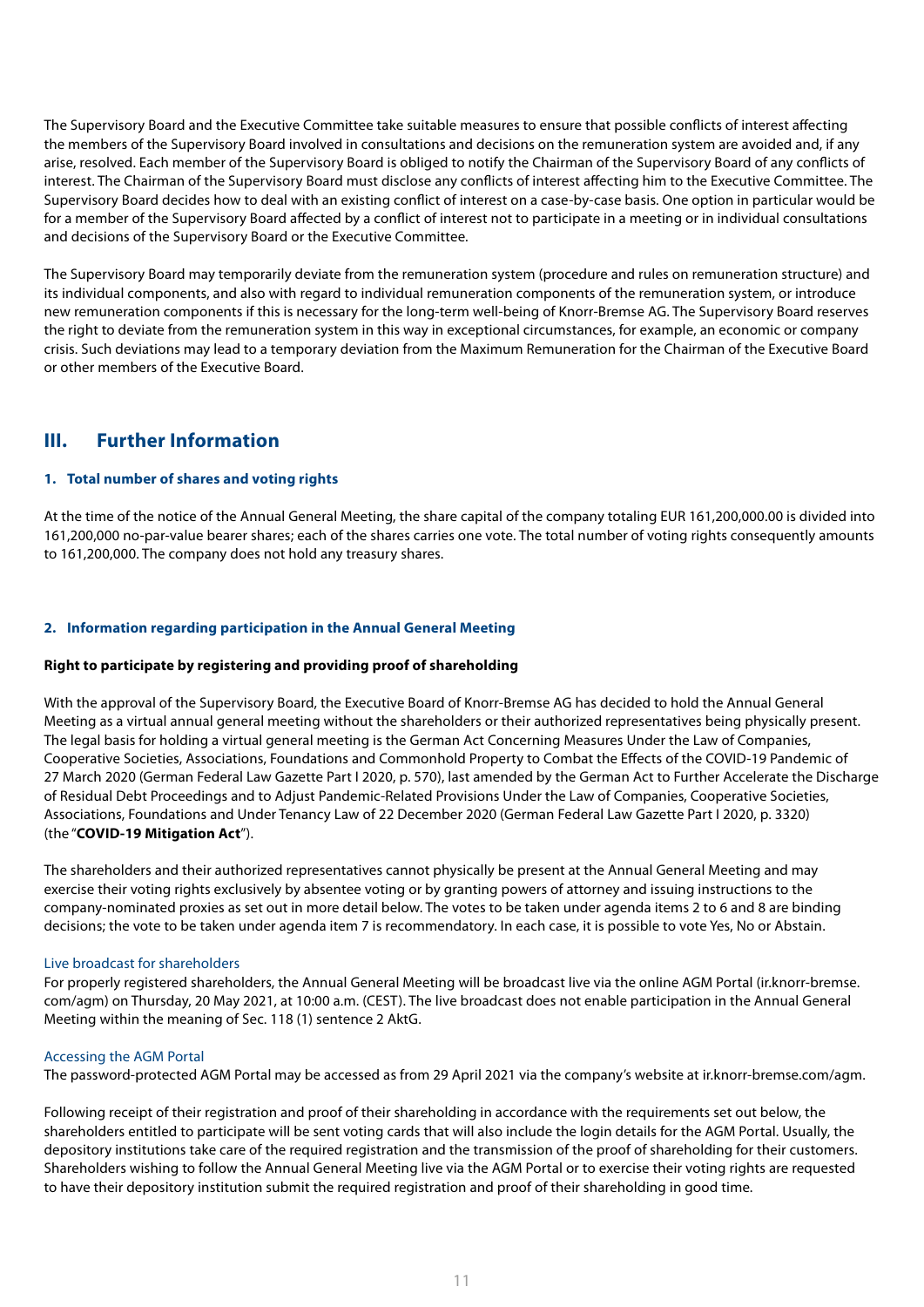# **Abstimmungsergebnisse**

**Abstimmungsergebnisse zur ordentlichen Hauptversammlung der Knorr-Bremse AG am 20. Mai 2021**